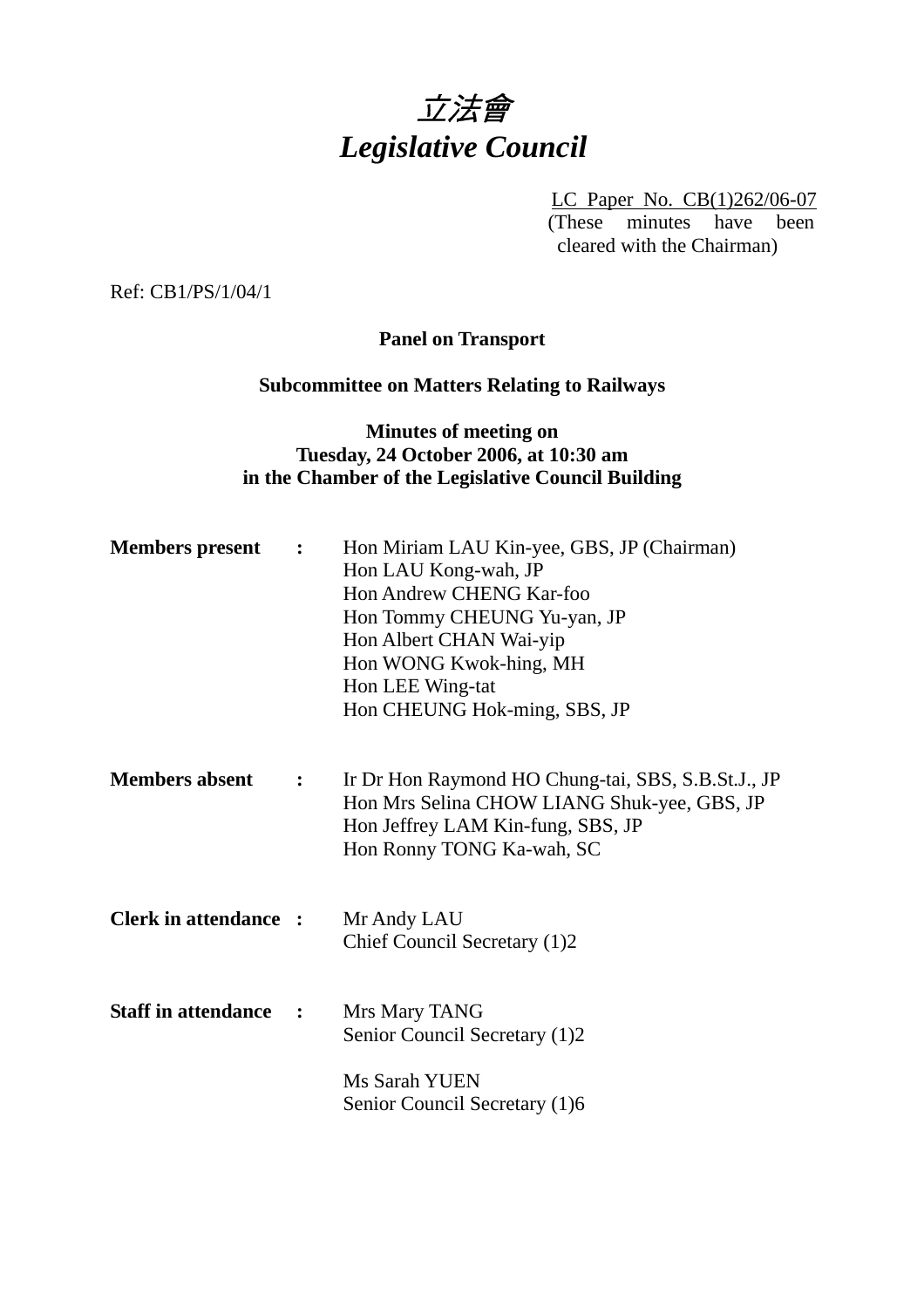# Miss Winnie CHENG Legislative Assistant (1)5

#### Action

### **I Election of Chairman**

 Ms Miriam LAU, Chairman of the Subcommittee in office, presided at the meeting. She sought members' views on the need for re-election of the Chairman of the Subcommittee for the 2006-2007 session.

2. As members indicated that re-election was not required, it was agreed that Ms Miriam LAU would continue to be the Chairman of the Subcommittee for the 2006-2007 session.

### **II Schedule of meetings for the 2006-2007 session**

3. Members agreed to the following schedule of meetings for the 2006-2007 session-

> Friday, 17 November 2006 Friday, 5 January 2007 Friday, 30 March 2007 Friday, 4 May 2007

4. Members noted that all meetings were to be held in Conference Room A of the Legislative Council Building at 10:45 am to 12:45 pm unless otherwise specified.

| Ш | Discussion items for next meeting |                                                  |
|---|-----------------------------------|--------------------------------------------------|
|   | (LC Paper No. CB(1)88/06-07(01)   | - List of outstanding items<br>for<br>discussion |
|   | LC Paper No. $CB(1)88/06-07(02)$  | - List of follow-up actions                      |
|   | LC Paper No. CB(1)88/06-07(03)    | - Letter from<br>Hon<br><b>WONG</b>              |
|   |                                   | Kwok-hing dated 29 September                     |
|   |                                   | 2006 requesting the Panel to                     |
|   |                                   | discuss the rationalization of Light             |
|   |                                   | Rail Transit service implemented                 |
|   |                                   | Kowloon-Canton<br>Railway<br>by                  |
|   |                                   | Corporation)                                     |

5. The Chairman referred members to the letter from Mr WONG Kwok-hing dated 29 September 2006 expressing concern about the cancellation of Light Rail Transit (LRT) route 761. Mr WONG Kwok-hing suggested that the proposed cancellation of service should be discussed at the next meeting of the Subcommittee and that relevant district councils and affected residents should be invited to attend.